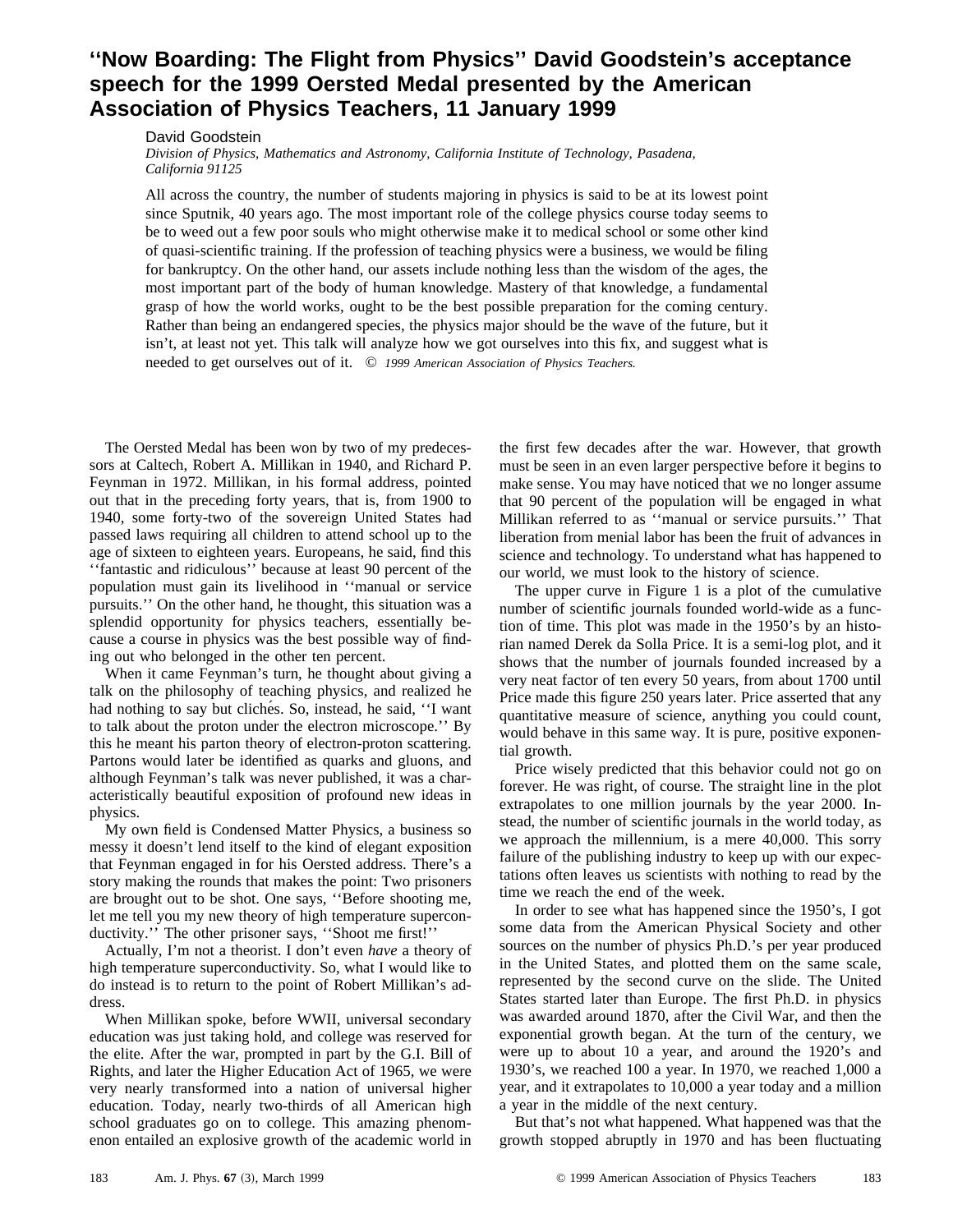

Fig. 1. The upper curve, first plotted by historian Derek da Solla Price in the 1950's, shows the cumulative number of scientific journals founded worldwide versus time on a semi-log scale. The result is a pure positive exponential, with a ten-folding period of 50 years. The lower curve, on the same scale, shows the rate of Ph.D. production in the United States. It shows a century of exponential growth that ended abruptly around 1970.

around 1000 a year ever since. A permanent change occurred in 1970. The Big Crunch occurred, and nobody noticed.

The last 20 years of the exponential growth from about 1950 to 1970 were truly breathtaking. The prestige of science, after helping to win World War II, opened the money pipeline from Washington to the research universities. That was also the era of academic expansion I spoke of earlier. The great corporations decided that they needed central research laboratories, either for solving technological problems or to perform basic research to provide material for future developments. At the same time, we created a superb system of national laboratories that provided more jobs and research opportunities for young scientists. The Soviet Union gave us an enormous boost in 1957 when they launched Sputnik and convinced us all that we weren't educating engineers and scientists fast enough, thus kicking the entire system up to a higher level. This was the Golden Age of American science.

Nevertheless, all of that explosive growth, everything that I have just described, made not even a kink on the curve that you saw. It was simply a seamless continuation of 100 years of exponential growth. That is the nature of exponential growth. The bigger it is, the faster it grows. And those last 20 years were the fastest of all.

The period from 1970 until very recent times is what I like to call the ''Age of Denial,'' in which we did our very best to pretend that nothing had changed, even though The Big Crunch had, in fact, already occurred. The specific events around 1970 were that support for science had gotten big enough to show up on the radar screens of conservative congressmen, while at the same time liberals associated science with the military and the military with the Vietnam war. But the specific events are not important. It occurred because society could no longer sustain that kind of exponential growth. Somewhere around 1970, the fraction of our most highly qualified students enrolling in graduate school started to decline and has been declining ever since. However, American students were replaced by foreign students. One result of the Golden Age was genuine excellence in American science. Just as, before the War, Americans had to go to Europe to complete their educations, and it is said, in ancient times, Romans had to go to Greece, young people from everywhere else who wanted to be serious scientists now had to come to the United States. At the same time, we vastly increased postdoctoral positions, allowing young Ph.D.'s to go into a kind of holding pattern in which they contributed to university research while putting off facing reality for 3 or 6 years, and in some cases, even longer. All of this kept up the level of activities in the American research universities and made it possible for us to pretend that nothing had changed.

Nevertheless, now that we have reached 1999, it is difficult to imagine a situation more radically different from what it was in the last years of the Golden Age.

For one thing, the Cold War has come to an end. This did not create our problems, but it certainly exposed them. It made it impossible for us to go on pretending that nothing had changed. Many of the national laboratories have lost their missions and have not found new ones. We are told that science and technology are essential for our future national economic competitiveness, but the real masters of our economy believe that they know better. The great corporations have decided that central research laboratories are not such a good idea after all, and they have either greatly reduced them or closed them entirely. Furthermore, our national economy has gradually transformed from manufacturing to service, not the kind of service Millikan spoke of, but rather service industries like banking and insurance that don't support very much scientific research. Moreover, the Nation is \$5 trillion in debt and scientific research is among the few items of discretionary spending that is available for cutting when the economy goes sour, as it inevitably must. Finally, academic expansion, that immense expansion of the academic world that soaked up all the Ph.D.'s that we were producing and that led to the institution of mass higher education, is over forever. With more than half of our nation's kids already going on past high school, academic expansion will never return.

The big problem with all of this is that the institutions of science, the ways in which we organize our profession, all evolved during the long period of exponential growth. They are optimized for that condition, which means they are poorly adapted for the very different kind of future we must face. Nowhere is that more evident than in the matter that concerns us most here today. That is, in the matter of science education.

Our American system of science education has produced what I like to call The Paradox of Scientific Elites and Scientific Illiterates. The paradox is this: as a lingering result of the Golden Age, we still have the finest scientists in the world in the United States. But science education in America is simply abysmal. There seems to be little doubt that both of these seemingly contradictory observations are true. American scientists, trained in American graduate schools, produce more Nobel Prizes, more scientific citations, more of just about anything you care to measure than any other country in the world; maybe more than the rest of the world combined. Yet, students in American schools consistently rank at the bottom of all those from advanced nations in tests of scientific knowledge, and furthermore, roughly 95% of the American public is consistently found to be scientifically illiterate by any rational standard. How can we possibly have arrived at such a result? How can our miserable system of education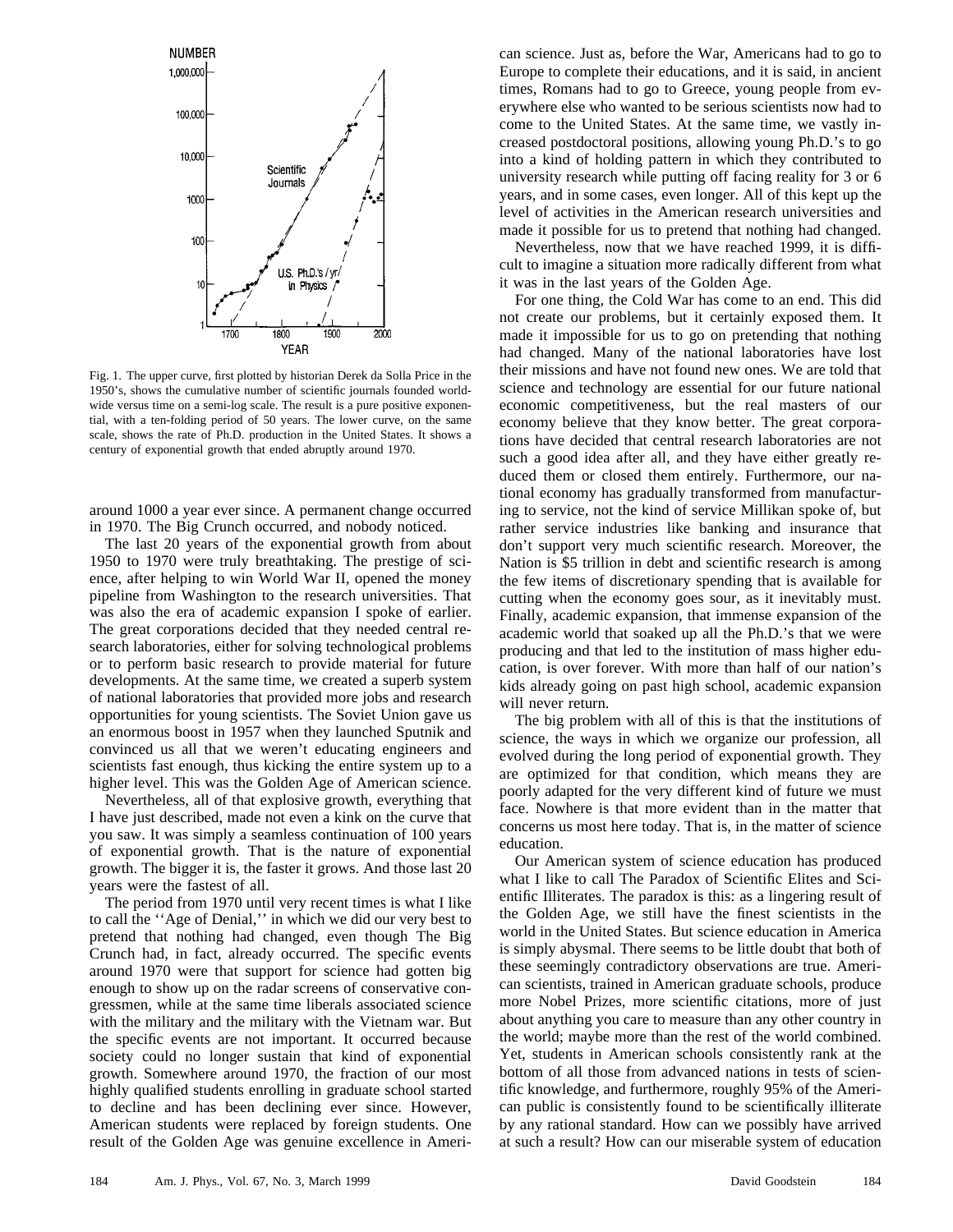have produced such a brilliant community of scientists? That is what I mean by The Paradox of the Scientific Elites and the Scientific Illiterates.

Science education in American is often referred to as a ''pipeline.'' The idea is that our young people start out as a torrent of eager, curious minds anxious to learn about the world, but as they pass through the various grades of schooling, that eagerness and curiosity is somehow squandered, fewer and fewer of them showing any interest in science, until at the end of the line, nothing is left but a mere trickle of Ph.D.'s. Thus, our entire system of education is seen to be a leaky pipeline, badly in need of repairs. The leakage problem is seen as particularly severe with regard to women and minorities, but the pipeline metaphor applies to all. I think the pipeline metaphor came first out of the National Science Foundation, which keeps careful track of science workforce statistics (at least that's where I first heard it). As the NSF points out with particular urgency, women and minorities will make up the majority of our working people in future years. If we don't figure out a way to keep them in the pipeline, where will our future scientists come from?

I believe it is a serious mistake to think of our system of education as a pipeline leading to Ph.D.'s in science or in anything else. For one thing, if it were a leaky pipeline, and it could be repaired, then as we've already seen, we would soon have a flood of Ph.D.'s that we wouldn't know what to do with. For another thing, producing Ph.D.'s is simply not the purpose of our system of education. Its purpose instead is to produce citizens capable of operating a Jeffersonian democracy, and also if possible, of contributing to their own and to collective economic well-being. To regard anyone who has achieved those purposes as having leaked out of the pipeline is silly. Finally, the picture doesn't work in the sense of a scientific model: it doesn't make the right predictions. We have already seen that, in the absence of external constraints, the size of science grows exponentially. A pipeline, leaky or otherwise, would not have that result. It would only produce scientists in proportion to the flow of entering students.

I would like to propose a different and more illuminating metaphor for American science education. It is more like a mining and sorting operation, designed to cast aside most of the mass of common human debris, but at the same time to discover and rescue diamonds in the rough, that are capable of being cleaned and cut and polished into glittering gems, just like us, the existing scientists. It takes only a little reflection to see how much more this model accounts for than the pipeline does. It accounts for exponential growth, since it takes scientists to identify prospective scientists. The more scientists we have looking for diamonds in the rough, the more we find. That's the differential equation for exponential growth. It accounts for the very real problem that women and minorities are woefully underrepresented among the scientists, because it is hard for us, white, male scientists to perceive that once they are cleaned and cut and polished, they will look just like us. It accounts for the fact that science education is for the most part a dreary business, a burden to student and teacher alike at all levels of American education, until the magic moment when a teacher recognizes a potential peer, at which point it becomes exhilarating and successful. Above all, it resolves The Paradox of Scientific Elites and Scientific Illiterates. It explains why we have the best scientists and the most poorly educated students in the world. It is because our entire system of education is designed to produce precisely that result.

The mining and sorting operation of science education reaches its culmination in graduate school. The last stage in the selection process chooses who among graduating Ph.D.'s will go on to become professors, just like their own mentors. Each professor in a research university turns out, on the average, about 15 Ph.D.'s in the course of a career. A career lasts about 30 years; if you have an active research group someone is bound to graduate every couple of years. You can't get very far from that number. If each of those 15 Ph.D.'s wants to become a professor and turn out 15 more Ph.D.'s, it's easy to see how exponential growth works. In a steady-state world of science, each professor needs to turn out only one professor for the next generation.

Many years ago, when I first started to worry about this problem, I was a young assistant professor of physics, and the President of Caltech was Harold Brown, who would later be Secretary of Defense in the Carter administration. I wrote a white paper, pointing out that the long era of exponential growth had come to an end, and suggesting that Caltech set a dramatic example by cutting back sharply on our rate of production of Ph.D.'s. My colleagues at Caltech accepted my arguments about exponential growth (they had all had courses in differential equations and had learned that the positive exponential is the solution you discard because it is non-physical), but they disagreed with my solution. They thought the proper solution was for everyone else to go out of the Ph.D. business, and for Caltech to continue exactly as it always had. I've had the same reaction at every university where I've spoken about this problem.

Harold Brown, however, had a more creative solution. He thought a Ph.D. in physics should be required as a prerequisite for any serious career, just as classical Latin and Greek had once been required for the British civil service. At least that would put the problem off until some time in the next century, when every man, woman and child in the country would have a Ph.D. in physics. It should be noted, I suppose, that Harold Brown has a Ph.D. in physics, but never practiced the trade, making an entire career instead in administration.

I think you will notice at once a striking similarity between Brown's view, and that expressed 30 years earlier by Millikan, that a course in physics is a proper way to choose those fit to escape a life of menial labor. This point of view may be an occupational hazard of Caltech presidents. I have, I assure you, not the slightest trace of desire to become President of Caltech, but I am, I warn you, going to come to a similar conclusion by the end of this talk.

The depressing situation, in which young Ph.D.'s in physics can't find the kinds of jobs they would like to have has reverberated down through the system. Because the undergraduate physics major is largely perceived as preparation for graduate school, and graduate school in physics is now perceived as the road to oblivion, majoring in physics has gone out of style. (Of course, it was never really in style, but let's ignore that.) My friends and colleagues across the country tell me that the number of students majoring in physics today is at it lowest point since Sputnik, more than 40 years ago. We in the profession of teaching seem to be in a business whose product is no longer in demand. There are just too many scientifically educated people out there.

If you believe what I just said, then, I submit, somebody